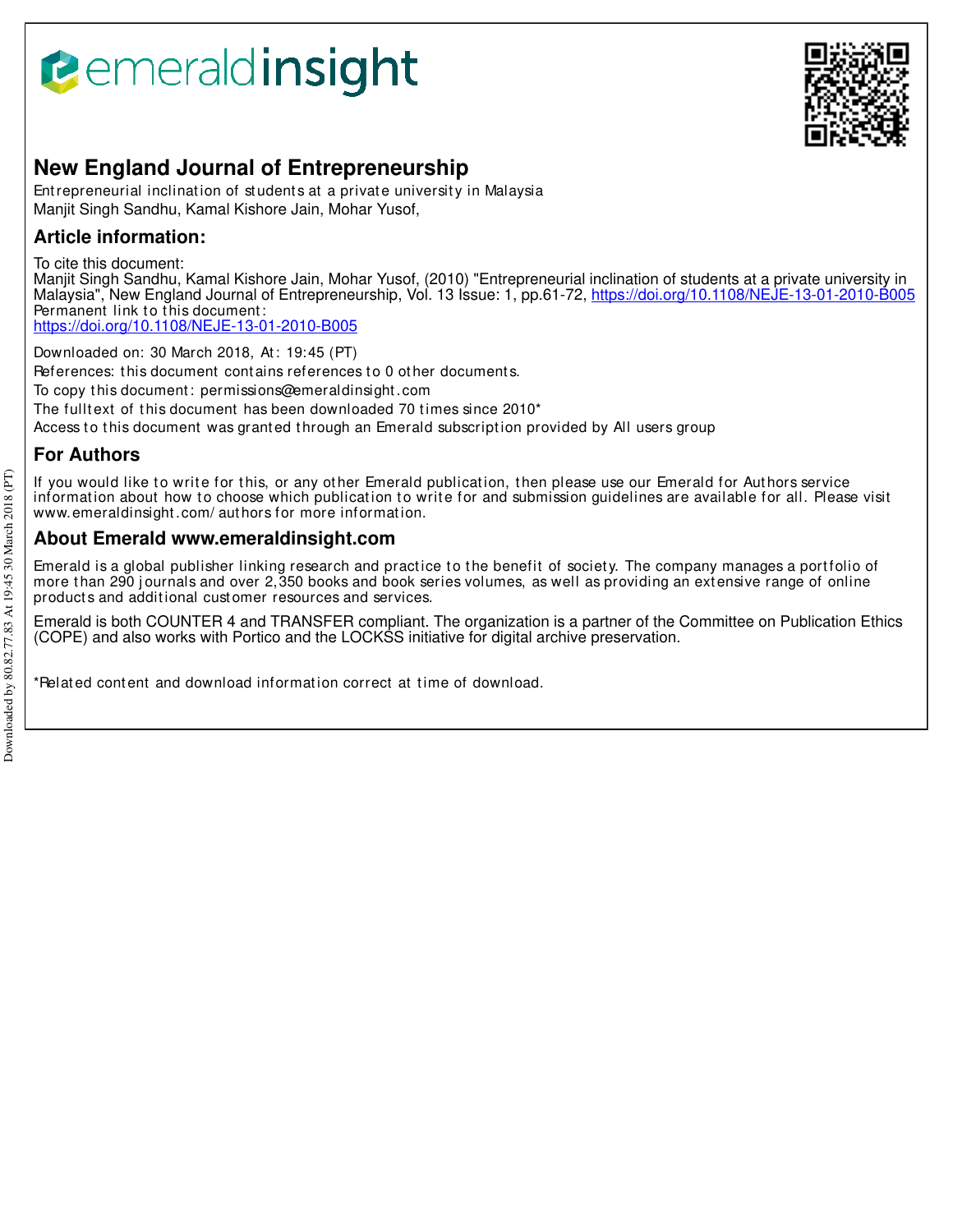## **Entrepreneurial Inclination of Students at a Private University in Malaysia**

Manjit Singh Sandhu Kamal Kishore Jain Mohar Yusof

*M post past studies on students' entrepreneurial intention tend to focus on the phenomenon in develforeneurial intention of university students from developing ost past studies on students'entrepreneurial intention tend to focus on the phenomenon in developed countries.There is limited research on entrenations. This article intends to close this gap by providing some insights into students' entrepreneurial inclination in a developing country, Malaysia.A total of 234 students from three faculties at both graduate and undergraduate levels were surveyed to examine their entrepreneurial inclination and also to examine the relationship between their demographic and social characteristics with entrepreneurial inclination.The study found strong entrepreneurial inclination among the students. Significant difference was found between students studying part time and full time and their entrepreneurial inclination. Significant difference was also found between the type of program enrolled in and students' entrepreneurial inclination. Further analysis and other findings were reported and recommendation for future research are been put forth in this article.*

Keywords: entrepreneurship, entrepreneurial inclination, entrepreneurship education

Research on entrepreneurship has been growing over the past few decades (Alstete 2002; Klapper 2004; Frank et al. 2005; Gurol and Atsan 2006).This has been mainly due to the importance of entrepreneurship in driving economic development and employment (Gorman, Hanlan, and King 1997; Brockhaus 1991). The Global Entrepreneurship Monitor (GEM) report 2007 indicated strong variations across developed and developing countries in terms of participation in entrepreneurial activities (Bosma et al. 2007). Most developed countries such as Italy, Greece, and Spain showed higher entrepreneurial participation rates. Developing countries, however, were still behind with the exception of countries such as China, Romania, and Thailand, where participation rates had picked up (Bosma et al. 2007). Malaysia did not participate in the GEM study.This research gap makes this study relevant and timely.

In Malaysia,the development of entrepreneurship became a national agenda and priority with the establishment in 1995 of a separate ministry known as Ministry of Entrepreneur Development.The creation of this ministry was timely with

graduate unemployment rising to 60,000 in 2005.That data also implied that economic growth had created fewer jobs than it used to and thus made it more difficult for people to obtain jobs (Ngui 2005). The issue of graduate unemployment and attitude of current graduates who were seen to be too pampered and dependent on the government and private organizations for employment were therefore considered a major concern.

Entrepreneurship needs to be encouraged and promoted among Malaysian university students so that they have more options upon graduation. In this context, it is appropriate to determine if our existing university students are inclined toward entrepreneurship. This will help in developing a clear-cut policy to promote entrepreneurship at the national level so that future generations of graduates can be encouraged and motivated to become entrepreneurs. Since entrepreneurship has been accepted as a potential catalyst and incubator for technological progress, product, and market innovation (Mueller and Thomas 2000; Jack and Anderson 1999),we believe these benefits will help augment Malaysian economy as well.

There is limited research on entrepreneurial intention of university students from developing nations. A brief review of the literature shows that most past studies on students' entrepreneurial intention tend to focus on developed countries (Krueger, Reilly, and Carsrud 2000; Guerrero, Rialp, and Urbano 2008; Koh 1995;Audet 2002;Tkachev and Kolvereid 1999; Gnoth 2006).This research intends to close this gap by providing some insights into students' entrepreneurial intention in the developing country of Malaysia.

The purpose of this research is to examine the degree to which the younger generation is inclined toward entrepreneurship. Specifically, this research aims

- 1. to examine the relationship between students' demographic characteristics and their entrepreneurial inclination,
- 2. to identify if any significant difference in the entrepreneurial inclination between full-time and part-time students,
- 3. to identify if any significant difference in the entrepreneurial inclination between undergraduate and postgraduate students; and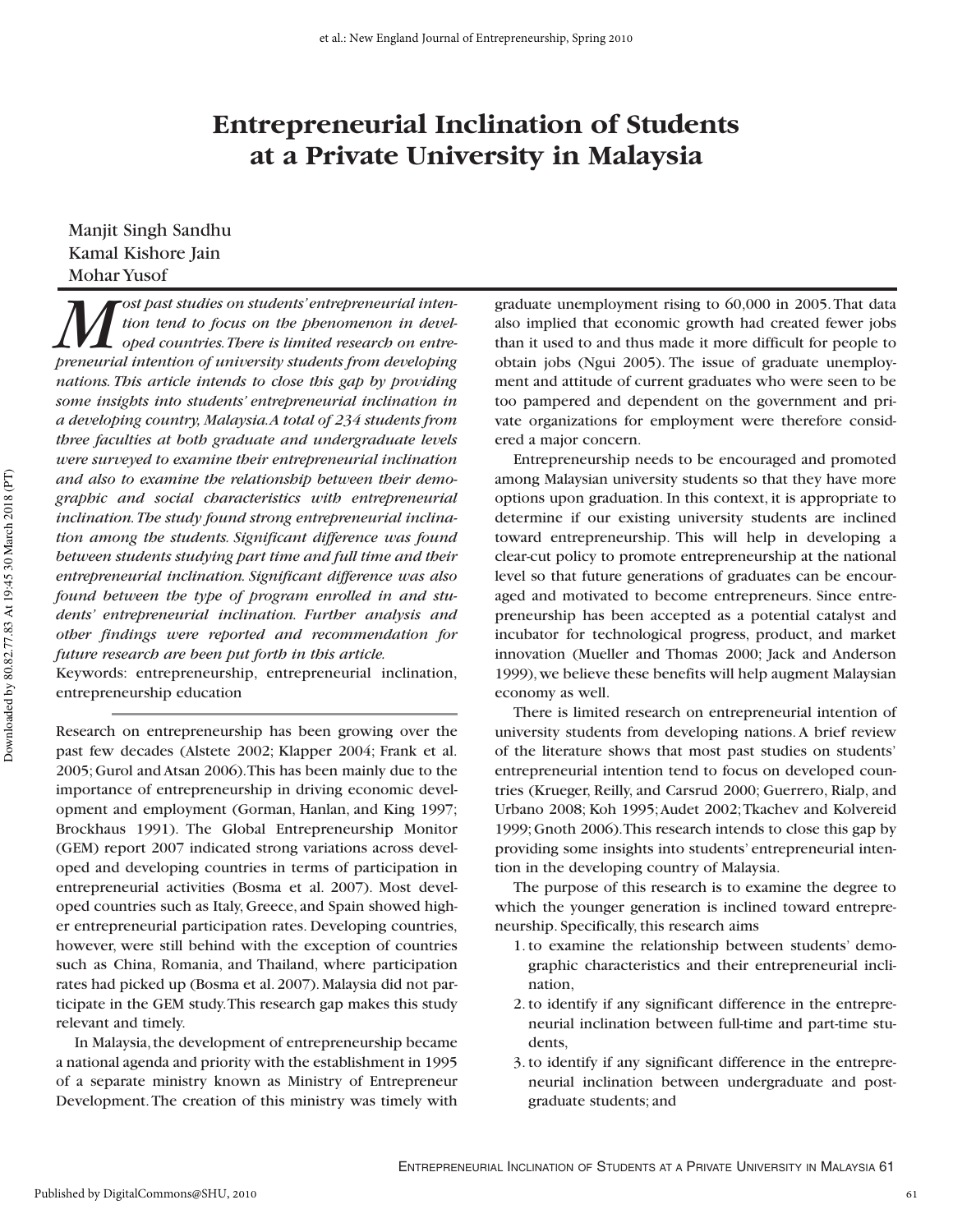4. to identify if any significant difference between type of program enrolled in and students' entrepreneurial inclination.

#### **About UNITAR and Malaysia**

University Tun Abdul Razak (UNITAR) is Malaysia's first elearning, MSC-status and ISO 9001:2000-certified private university in Malaysia. UNITAR offers the best combination in its teaching and e-learning methods by combining face-to-face classes with the effective use of web-based courseware and online tutorials. UNITAR currently offers 28 academic programs, 11 of which are accredited by the National Accreditation Council. All UNITAR programs are approved by the Private Education Department. Its programs range from foundation and diploma up to doctorate degrees in fields such as information technology, business administration, humanities and social sciences, and hospitality and tourism management (http://www.unitar.edu.my).

Malaysia, a multicultural society whose population in 2008 was 27.73 million, consists of various multiethnic groups such as Malays and other indigenous people (65%), Chinese (26%), and Indians (8%) (Department of Statistics 2008).The national language is Malay but English is widely spoken and is the main business language in the private sector. Islam is the main religion practiced followed by other religions such as Buddhism, Christianity, and Hinduism. Historically, the Chinese,and to an extent the Indian-Muslim community,have had a long tradition of entrepreneurship. In contrast, the "Bumiputera" (sons of the soil) community has not inherited the tradition of entrepreneurship. Rather, they have been used to being either employed in the government service or self-employed in agriculture as tillers or smallholders (Ariff and Syarisa Yanti 2002).

#### **Literature Review** *Definition of Entrepreneurship*

An entrepreneur can be defined as a person who creates a new business in the face of risk and uncertainty for the purpose of achieving profit and growth by identifying opportunities and assembling the necessary resources to capitalize on them (Zimmerer and Scarborough 2002).Whereas, entrepreneurship is the process of creating something new with value by devoting necessary time and effort, assuming the accompanying financial, psychic, and social risks, and receiving the resulting rewards of monetary and personal satisfaction and independence (Hisrich and Peters 2002).

It is a multifaceted activity that has been defined by Timmons (1989: 1) as "the ability to create something from practically nothing." According to Cromie (2000), "Entrepreneurship is initiating . . . and building an enterprise rather than ...watching one.It is the knack of sensing opportunities where others see chaos, contradiction, and confusion.It is the ability to build a 'founding team'to complement your own skills and talents. It is the knowledge to find, marshal, and control resources. . . . Finally it is a willingness to take risks."

Although it is possible that some will argue otherwise, it seems evident that much of what we consider "entrepreneurial" activity is intentionally planned behavior (Krueger, Reilly and Carsrud 2000).We best predict, rather than explain, any planned behavior by observing intentions toward that behavior—not by attitudes, beliefs, personality, or mere demographics. Intentions are the single best predictor of planned behavior (Bagozzi, Baumgartner, and Yi 1989). Understanding intentions thus proves particularly valuable where the focal phenomenon is rare, obscure, or involves unpredictable time lags—a focal phenomenon such as entrepreneurship (MacMillan and Katz 1992).

#### *Theories on Entrepreneurship*

A survey of the literature reveals numerous theories on entrepreneurship. However, each theory tends to focus on different attributes and areas. For example, there is the psychological school of thought that relates entrepreneurship with personality traits such as need for achievement, locus for control, risk taking behavior (McClelland 1987; Dyer 1994). Institutional economic theory, on the other hand, explains entrepreneurship motives by relating it to informal institutional factors such as attitudes and norms of behavior (Krueger and Brazeal 1994) and formal institutional factors such as policies, laws, regulations, government assistance, and culture (North 1990). This research examines the entrepreneurial intention or inclination of students and therefore, both these theories are not relevant.

A review of entrepreneurship intentional models reveals two important theories: Theory of Planned Behavior (TPB) and Shapero's Entrepreneur Event Model (1982).TPB focuses on how people's intention may influence entrepreneurial behavior (Ajzen 1987; 1991). Shapero's Entrepreneur Event Model (1982) is another intentional model but based on perception toward desirability and feasibility to act upon opportunities. Previous empirical research conducted found that both these models are useful to predict entrepreneurial intention (Krueger, Reilly, and Carsrud 2000). Intention is in fact found to be the best predictor of planned behavior since behavior itself is difficult to observe and predict (Bagozzi, Baumgartner, and Yi 1989).This clearly shows that research on entrepreneurial intention or inclination is very vital and should be conducted regularly to predict the planned behavior of people venturing into entrepreneurship. In the case of university students, these are future potential entrepreneurs who can be nurtured to become successful entrepreneurs and lead the way forward.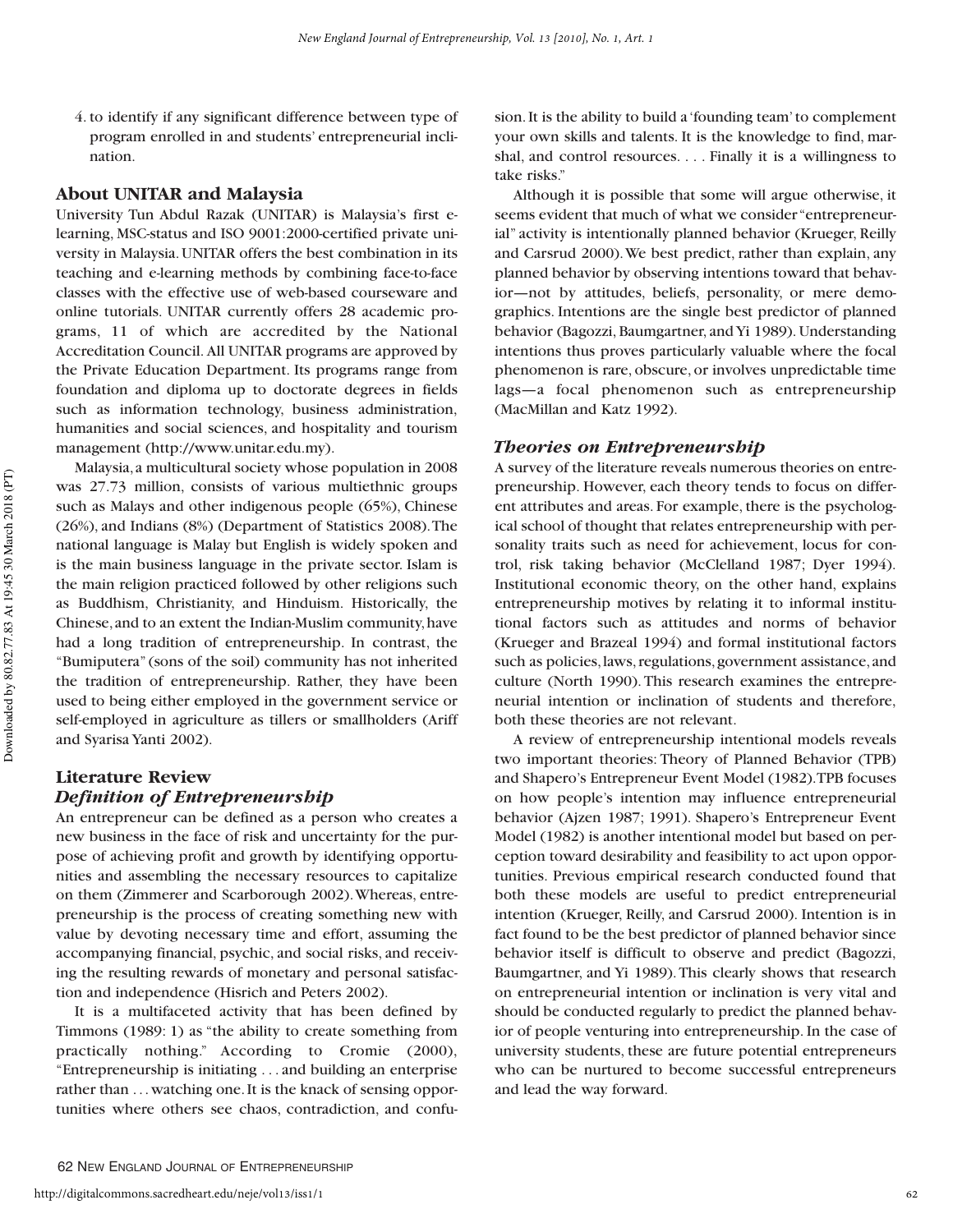#### *Empirical Perspectives on Entrepreneurial Intention*

A review of the literature reveals quite a number of empirical studies in the last few years that focused on entrepreneurial intention. However, many of these studies were conducted in developed countries (Veciana,Aponte, and Urbano 2005; Lee et al. 2006; Kolvereid 1996; Koh 1995;Tkachev and Kolvereid 1999; Peterman and Kennedy 2003; Guerrero, Rialp and Urbano 2008;Wang and Wong 2004; Li 2007).

Veciana,Aponte, and Urbano (2005) conducted an extensive study of entrepreneurial perception of university students in Puerto Rico (435 students) and Catalan (837).Their study examined new venture desirability, feasibility, and serious intention of setting up new ventures.For the Puerto Rico sample, 90 percent of the students showed high desirability, 53 percent showed high feasibility, and only 29 percent showed serious intention to set up a new venture. For the Catalan sample, 74 percent showed high desirability, 66.1 percent showed high feasibility, and only 12 percent showed serious intention to set up a firm.This result corroborated the findings from other studies in Catalan where more than 70 percent of the students showed high entrepreneurial intention (Guerrero, Rialp, and Urbano 2008). In addition, the entrepreneurial intention was higher than similar studies conducted in Spain in the mid-80s (Genesc'a and Veciana 1984).

Another extensive study covering students from the United States, Korea, Fiji, and China was conducted by Lee et al. (2006). American and Chinese students showed weak intention for venture creation with mean values less than 3.0 on a five-point Likert scale. Lee et al. (2006) argued that low intention among American students was due to the prosperous American economy that was able to provide more job opportunities. Lee et al. (2006) further argued that the low intention among Chinese students was due to China's challenging legal environment for new venture creation and the lack of financial support from the state. However, students from Korea and Fiji showed high intention for venture creation (mean values of 3.34 and 3.12 respectively). Lee et al. (2006) argued that high intention among Korean students was due to the challenging environment in Korea after the financial crisis and in the case of Fiji, the lack of economic opportunities faced by people in that country. Lee et al. (2006) further recommended a customized approach for entrepreneurship education to be more effective.

With regard to the relationship between demographic factors and entrepreneurial intention, results had been mixed and inconclusive. Gender was found to influence entrepreneurial intention in some studies and male students tended to show higher intention levels than female (Kolvereid 1996; Wang and Wong 2004; Veciana, Aponte, and Urbano 2006). However, a study of 512 medical and technical students in

Russia did not support this finding. Gender was found not to be correlated with entrepreneurial intention (Tkachev and Kolvereid 1999). Female students' entrepreneurial intention was higher in another study conducted in Spain (Guerrero, Rialp, and Urbano 2008).

Family involvement in business was also found to influence entrepreneurial inclination of students in a number of countries such as in Hong Kong (Koh 2005), Norway (Kolvereid 1996), Catalan (Veciana, Aponte, and Urbano 2006) and Singapore (Wang and Wong 2004). However, Tkachev and Kolvereid (1999), in their study in Russia, found no significant correlation between family involvement and entrepreneurial intention.

Past research had also shown that students taking entrepreneurship-related courses were more inclined toward becoming entrepreneurs. For example, Peterman and Kennedy (2003) in a study on students' entrepreneurial inclination in Queensland, Australia, found that entrepreneurship education had positive effect on entrepreneurship desirability. This was corroborated by another research in Catalan (Guerrero, Rialp, and Urbano 2008).

Age and work experience were also found to influence entrepreneurial intention. Work experience was found to have a positive effect on self-employment (Bates 1990; Schiller and Crewson 1997). However, the respondents in these studies were not students.Another study by Evans and Leighton (1989) found that for the first 20 years, experience did not influence people to become entrepreneurs and age was therefore, not a factor in influencing entrepreneurial intention. Miller (1984), on the other hand, found that young people tended to take more risk.

#### *Malaysian Perspective*

In Malaysia, research on entrepreneurship is still very limited. This may be due to the fact that this field has only begun to be emphasized by the government in the mid-90s when the Ministry of Entrepreneur Development was created in 1995. Most of the existing research on entrepreneurship in Malaysia tend to focus, generally, on the broad area of small and medium enterprises (SMEs), the success factors of actual entrepreneurs, and to a certain extent characteristics of entrepreneurs (Nor, Ezlika, and Ong 2000; Nor Aishah and Yufiza 2004;Ariff and Syarisa Yanti 2002; Noor and Ali 2004).

Only two empirical research studies conducted by Kamariah,Yaacob,and Wan Jamaliah (2004) and Ramayah and Harun (2005) were found to examine university students' entrepreneurial intention.The former covered a private university and found that there was high degree (86% of 279 respondents) of entrepreneurial intention among the students. High degree of entrepreneurial intention was also found among students across programs and not confined to business students only. Students' exposure to entrepreneurial

ENTREPRENEURIAL INCLINATION OF STUDENTS AT A PRIVATE UNIVERSITY IN MALAYSIA 63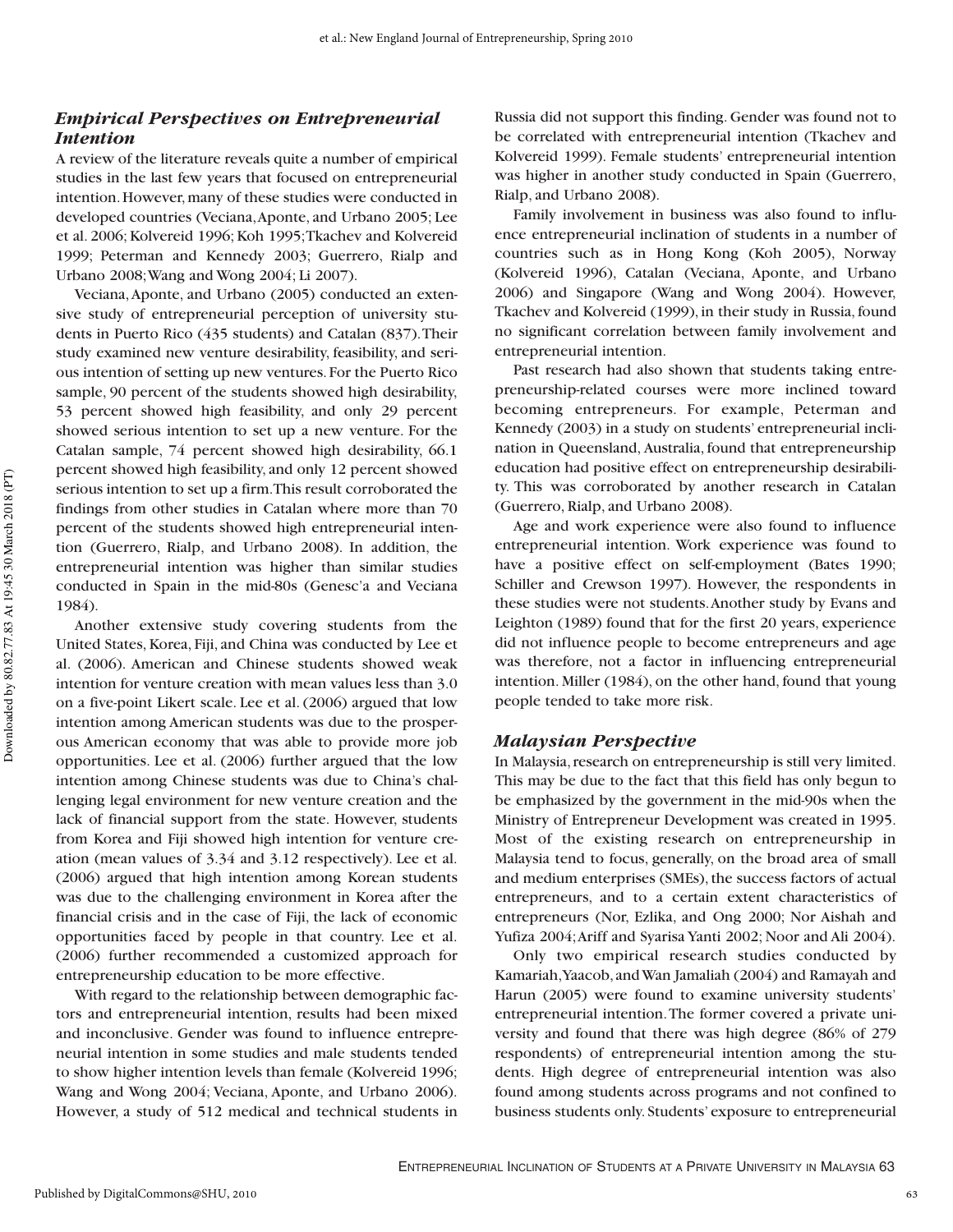courses was also found to have significant relationship with entrepreneurial intention (Kamariah, Yaacob, and Wan Jamaliah 2004).The latter research was conducted covering 1,281 students in Science University of Malaysia, one of the largest research universities in the country.The findings from this research were as follows: (1) male students had higher entrepreneurial intention than female students; (2) science students tended to show more entrepreneurial intention as compared to arts students; (3) those who had exposure to entrepreneurship courses had higher entrepreneurial intention; and, (4) no significant difference was found among various ethnic groups and their entrepreneurial intention which indicated that ethnicity did not influence entrepreneurial inclination (Ramayah and Harun 2005).

Other studies in Malaysia covering local business contractors and local youths also found strong relationship between exposure to entrepreneurship education and entrepreneurial intention (Nor Aishah and Yufiza 2004; Jumaat, Ishak, and Salehuddin 2001).Yusop (2002) found positive influence of family involvement in business on entrepreneurial inclination. However, in a study of contractors, Nor Aishah and Yufiza (2004) found that majority (73%) who became entrepreneurs were motivated by their own interest and 66 percent were not from families with a business background. In a study of urban entrepreneurs, Nor, Ezlika, and Ong (2004) found that majority of them were male and without tertiary education. However, this finding tended to cover sectors dominated by male and as such would not be representative of other groups.

#### **Methodology** *Data Collection*

Survey-based methodology was used in this research to obtain data from the respondents, namely undergraduate and postgraduate students from UNITAR. Data collection for this study began in March 2006 and ended in early June 2006.The data was collected through a self-administered questionnaire. The questionnaire was divided into two sections: Section A comprised questions eliciting demographic and other personal characteristics; Section B comprised of 12 questions designed to gather information from respondents regarding their perception and inclination toward entrepreneurship. These items were adopted based on the extensive literature review.A five-point Likert scale was used in this section and the respondents were required to state the extent to which they agreed or disagreed with the statements in the questionnaire. Due to time limitations, the sampling was based on convenience and from the 550 questionnaires distributed, 234 questionnaires were successfully collected (42% response rate) and were found to be complete and usable for data analysis.Total student population at the main campus of the university during the time of research was around 3,000

students. Classrooms where teaching was going on were randomly chosen and the completed questionnaires were collected then and there.

#### *Reliability Analysis*

A Cronbach coefficient alpha test was conducted on the 12 items in Section B to determine internal consistency of the scale used.According to Sekaran (2000), Cronbach alpha is a reliability coefficient that indicates how well the items are positively correlated to one another.The closer the Cronbach alpha is to 1, the higher the internal consistency. Items 9, 10 and 11 in the questionnaire were negatively worded and were recoded prior to the analysis. Based on the guidelines by Sekaran (2000), a scale of 0.6 is considered to be poor, 0.7 is acceptable, and those over 0.8 are good. The values of Cronbach alpha coefficient are depicted in Table 1. Itemwise, alpha was also calculated and it was discovered that if item 6 from Section B was deleted, then the value of the alpha increased slightly. Since there was only marginal change in the value of Alpha if item 6 was deleted, the authors decided to retain this item.

| <b>Table 1. Reliability Statistics</b> |                                                                |                               |  |  |
|----------------------------------------|----------------------------------------------------------------|-------------------------------|--|--|
| Cronbach's Alpha                       | Cronbach Alpha<br><b>Based on</b><br><b>Standardized Items</b> | $\lfloor N \text{ of }$ Items |  |  |
| 724                                    | .737                                                           | 12                            |  |  |

#### **Data Analysis** *Demographic and Personal Characteristics of the Sample*

Based on the demographic characteristics provided in Table 2,one can observe that the majority of the respondents were female (67.5%) and were between 21–25 years of age (71.4%). In terms of race, the majority were Malay (51.3%), followed by Indians  $(25.2)$ , Chinese  $(15%)$ , and others  $(8.5%)$ . Of the total respondents, 86.3 percent were undergraduates, with the remaining 13.7 percent being postgraduate students. In addition, 67.5 percent of the respondents were fulltime students, compared to 32.5 percent who were studying on a part-time basis.This was not surprising since the university attracted a large number of part-timers due to its flexible teaching mode.

#### *Means and Frequency Distribution of Responses to the Construct on Entrepreneurial Inclination*

Table 3 depicts a tabulation of the means and frequency distribution of responses to the 12 items in Section B of the questionnaire. It can be seen from this table that the mean score (except for two items) is more than 3, which shows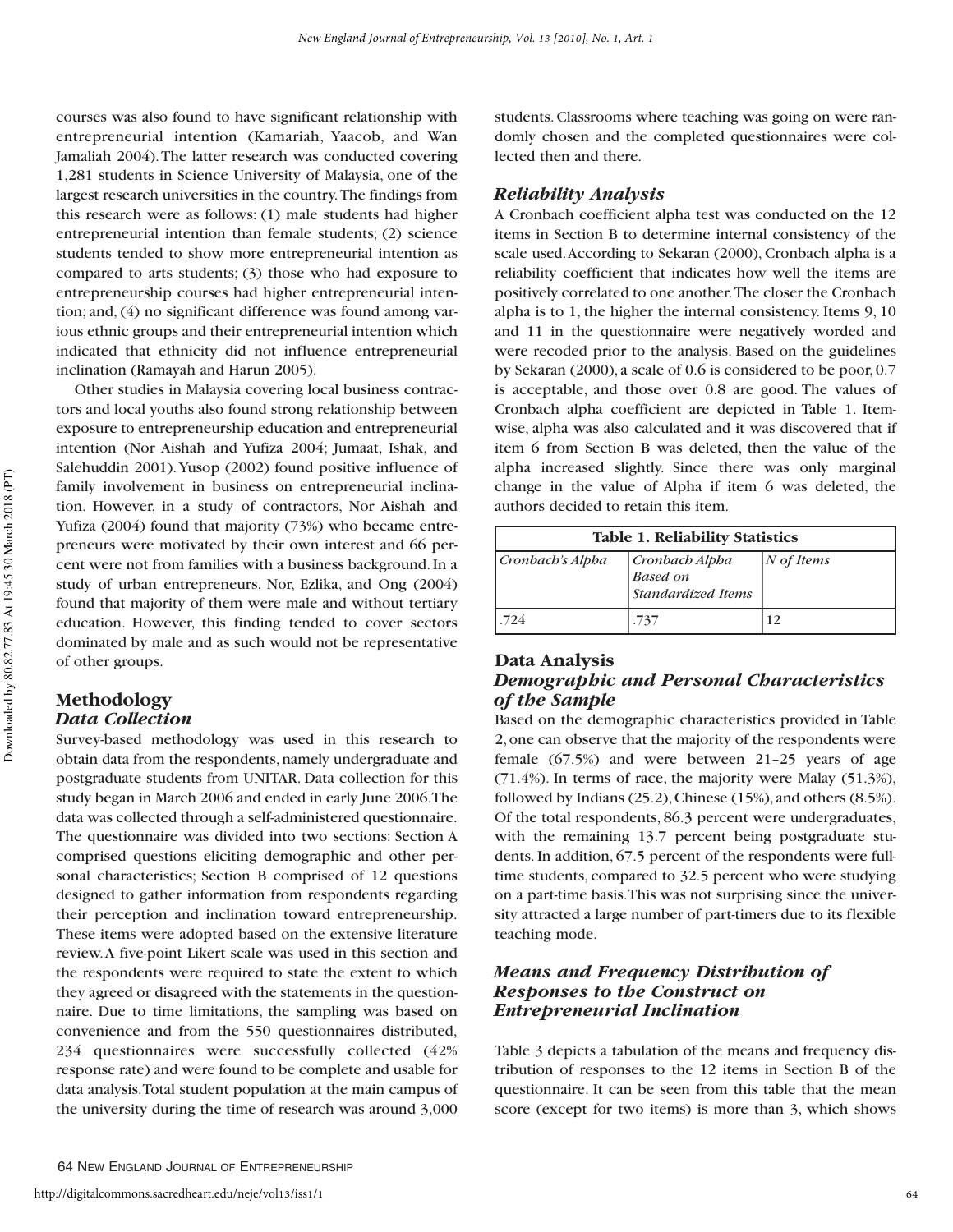| Table 2. Frequency Distributions of Sample $(n = 234)$ |           |            |  |
|--------------------------------------------------------|-----------|------------|--|
| Demographic                                            | Frequency | Percentage |  |
| Gender                                                 |           |            |  |
| Male                                                   | 76        | 32.5       |  |
| Female                                                 | 158       | 67.5       |  |
| Age                                                    |           |            |  |
| < 20                                                   | 8         | 3.4        |  |
| $21 - 25$                                              | 167       | 71.4       |  |
| $26 - 30$                                              | 32        | 13.7       |  |
| > 30                                                   | 27        | 11.5       |  |
| Race                                                   |           |            |  |
| Malay                                                  | 120       | 51.3       |  |
| Chinese                                                | 35        | 15.0       |  |
| Indian                                                 | 59        | 25.2       |  |
| Others                                                 | 20        | 8.5        |  |
| Student status                                         |           |            |  |
| <b>Full time</b>                                       | 158       | 67.5       |  |
| Part time                                              | 76        | 32.5       |  |
| Student education level                                |           |            |  |
| Undergraduate                                          | 202       | 86.3       |  |
| Postgraduate                                           | 32        | 13.7       |  |
| Work status                                            |           |            |  |
| <b>Full time</b>                                       | 87        | 37.2       |  |
| Part time                                              | 44        | 18.8       |  |
| Not working                                            | 103       | 44.0       |  |
| Program enrolled                                       |           |            |  |
| Bachelor of IT                                         | 13        | 5.6        |  |
| Bachelor of                                            |           |            |  |
| <b>Business Administration</b>                         | 94        | 40.2       |  |
| Bachelor of                                            |           |            |  |
| <b>Information System</b>                              | 13        | 5.6        |  |
| Bachelor of Management                                 | 30        | 12.8       |  |
| Bachelor of Education                                  | 30        | 12.8       |  |
| Bachelor of English                                    | 1         | 0.4        |  |
|                                                        |           |            |  |
| Bachelor of<br>Hospital and Tourism                    | 21        | 9          |  |
| Master in                                              |           |            |  |
|                                                        |           |            |  |
| <b>Information Technology</b>                          | 2         | 0.8        |  |
| Master in                                              |           |            |  |
| <b>Technology Management</b>                           | 2         | 0.8        |  |
| Master in                                              |           |            |  |
| <b>Business Administration</b>                         | 28        | 12         |  |

high entrepreneurial inclination of students.This method was also used by other researchers (Lee et al. 2006; Ramayah and Harun 2005; Kamariah, Yaacob, and Wan Jamaliah 2004). A low mean score for item 11 ("five to seven years from now I

see myself doing a job in some company") actually indicates low preference for choosing a job, which again is an indication of high entrepreneurial inclination (self-employment). For item 6 ("I will not mind dropping out of my studies if some good business opportunity comes my way"), a low score may mean that even though respondents have entrepreneurial inclination, education is still important to them.

The responses in Table 3 have also been categorized into three columns: "strongly disagree and disagree," "neutral," and "strongly agree and agree."The proportion of responses for "strongly agree and agree" to "strongly disagree and disagree" is much higher, indicating a strong entrepreneurial inclination. However, the response rate in the category of "neutral" is also very high, indicating the state of indecisiveness of the respondents.

From the 12 items that are used to examine the perception toward entrepreneurial inclination, four (items 1, 2, 4, and 5) are directly measuring the entrepreneurial intention of the students. High frequency of responses for items 2, 4 and 5 is an indication of strong entrepreneurial inclination among the respondents. Of the respondents, 85 percent agreed that they have a strong desire to be the owner of their own businesses, 71 percent were interested in starting their own businesses, and 65 percent saw themselves becoming some type of entrepreneur one day. However, the inclination to start a business is not immediate.The students seemed to be more inclined to start or own a business later in their lives as shown in the responses for items 1, 4, 11, and 12.

These results are comparable to other studies that also reported high entrepreneurial inclination among students (Lee et al. 2006;Veciana,Aponte, and Urbano 2005; Guerrero, Rialp, and Urbano 2008; Kamariah,Yaacob, and Wan Jamaliah 2004). It is important to highlight further that the mean values for all the  $4$  items  $(1, 2, 4,$  and  $5)$  are above  $3.7$ , which is much higher than the neutral score. In their study in Malaysia, Ramayah, and Harun (2005) had also found high entrepreneurial inclination but their mean scores were only slightly above the neutral point.

Based on the responses to items 7, 9, and 10, one can observe that not many respondents agree and most respondents were indecisive as to whether the Malaysian social and economic environment was supportive of entrepreneurship, whether the economic conditions were favorable for entrepreneurs, or whether there were many business/entrepreneurial opportunities in the Malaysian society. This could indicate that the students might not be aware of the support system, incentives, and schemes that have been made available by the Malaysian government. In addition, the students might not be able to relate and understand the impact of external environmental factors on entrepreneurship, for example, the impact of graduate unemployment on entrepreneurship.This view may indicate that more should be done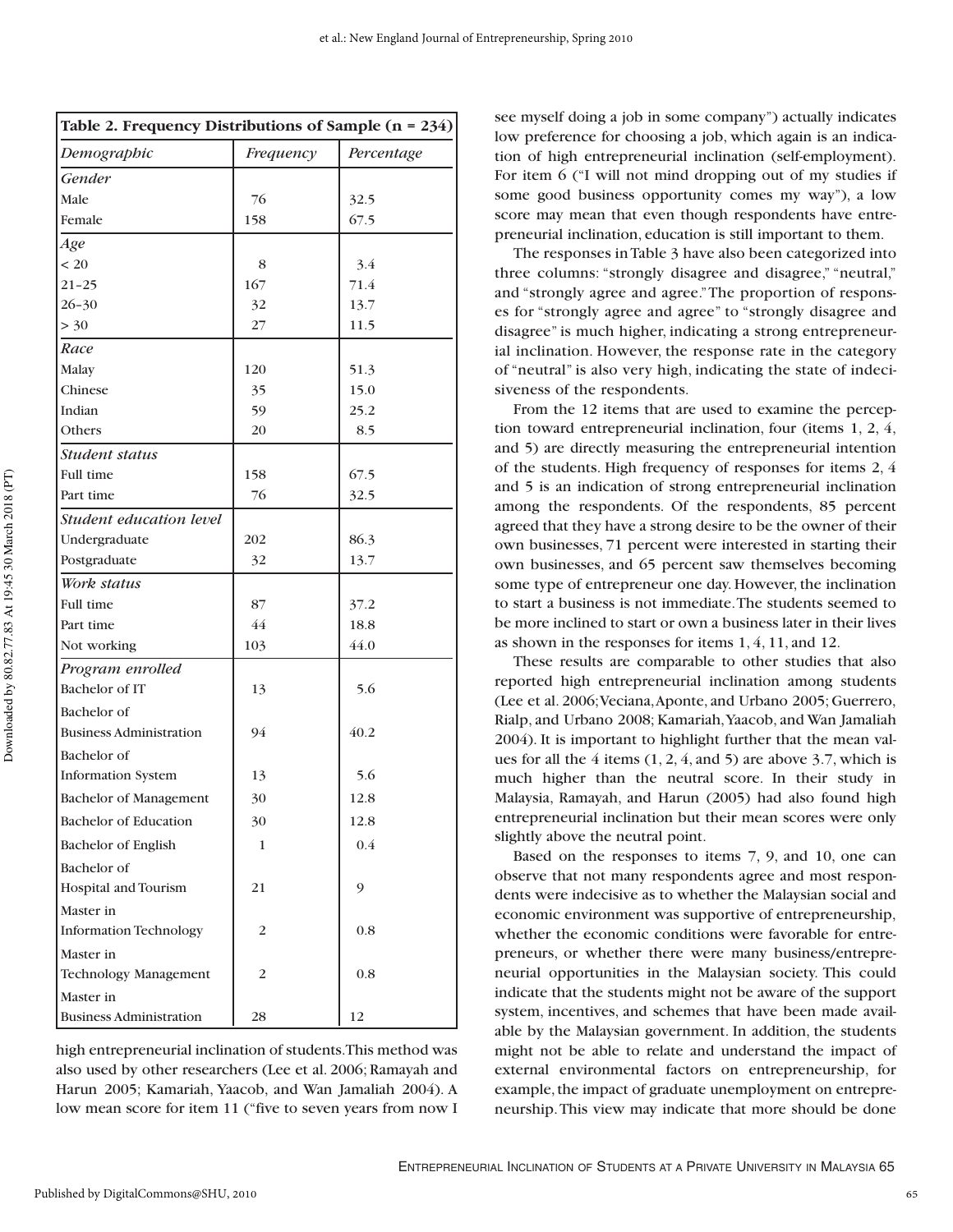| Tapic $j$ , mean and Prequency Distribution of Responses $(n - 2j\tau)$                                    |      |                                              |             |                                        |  |
|------------------------------------------------------------------------------------------------------------|------|----------------------------------------------|-------------|----------------------------------------|--|
| <b>Items</b>                                                                                               | Mean | <b>Strongly Disagree</b><br>and Disagree (%) | Neutral (%) | <b>Strongly Agree</b><br>and Agree (%) |  |
| 1. I have strong plans to venture into business once I<br>complete my studies.                             | 3.73 | 8.5                                          | 31.1        | 57.6                                   |  |
| 2. I am interested in starting my own business.                                                            | 3.92 | 8.3                                          | 17.4        | 71.4                                   |  |
| 3. I am always inclined toward entrepreneurship.                                                           | 3.56 | 7.0                                          | 41.5        | 48.6                                   |  |
| 4. I see myself becoming some type of<br>entrepreneur one day.                                             | 3.77 | 7.5                                          | 24.9        | 64.7                                   |  |
| 5. I have strong desire to be the owner of my business.                                                    | 4.01 | 4.5                                          | 17.4        | 85.1                                   |  |
| 6. I will not mind dropping out of my studies if some<br>good business opportunity comes my way.           | 2.58 | 51.5                                         | 22.4        | 23.2                                   |  |
| 7. Malaysian social and economic environment is highly<br>supportive of entrepreneurship.                  | 3.45 | 7.0                                          | 44.8        | 45.2                                   |  |
| 8. Entrepreneurs are highly respected in our society.                                                      | 3.69 | 2.5                                          | 37.3        | 57.3                                   |  |
| 9. Present economic conditions, in the wake of<br>globalization, are not favorable for entrepreneurs.      | 3.00 | 26.1                                         | 45.2        | 25.7                                   |  |
| 10. There are not many business/entrepreneurial<br>opportunities in Malaysian society.                     | 3.09 | 26.1                                         | 36.9        | 34.0                                   |  |
| 11. Five to seven years from now I see myself doing a job<br>in some company.                              | 2.75 | 42.8                                         | 33.6        | 20.7                                   |  |
| 12. Planning for some kind of business has been, is, or will<br>be an important part of my college career. | 3.66 | 6.8                                          | 36.3        | 56.8                                   |  |

| Table 3. Mean and Frequency Distribution of Responses $(n = 234)$ |  |  |  |
|-------------------------------------------------------------------|--|--|--|
|-------------------------------------------------------------------|--|--|--|

to motivate, create awareness, and offer support to enhance interest in entrepreneurship.

#### **T-test for Gender, Student Status, Occupation, and Degree**

A T-test was conducted to determine if there existed any significant differences between male and female students with regard to their inclination toward entrepreneurship.Levene's test showed p-value of greater than 0.05 and hence homogeneity of variances existed (one of the assumptions for independent group t-test).The t-value and corresponding p-value were not significant at the 5 percent level of significance. Thus, we conclude that there exist no significant difference between the means of male and female in regard to their inclination toward entrepreneurship.The results are depicted in Table 4.This finding corroborates with other studies that found no relationship between gender and entrepreneurial intention (Tkachev and Kolvereid 1999). However, this finding does not support similar research in Malaysia by Ramayah and Harun (2005) that found males to have higher entrepreneurial intention than female students.A study by Gupta and Turban (2008) found that female students reported greater entrepreneurial intention and men reported lower intention when entrepreneurship was explicitly linked with masculine characteristics compared with when it was implicitly linked with the same characteristics.This aspect may be of interest in future studies conducted in Malaysia.

AT-test was conducted to determine any significant differences existed between students enrolled full time and part time with regard to their inclination toward entrepreneurship. Levene's test showed p-value greater than 0.05 and hence homogeneity of variances existed (one of the assump-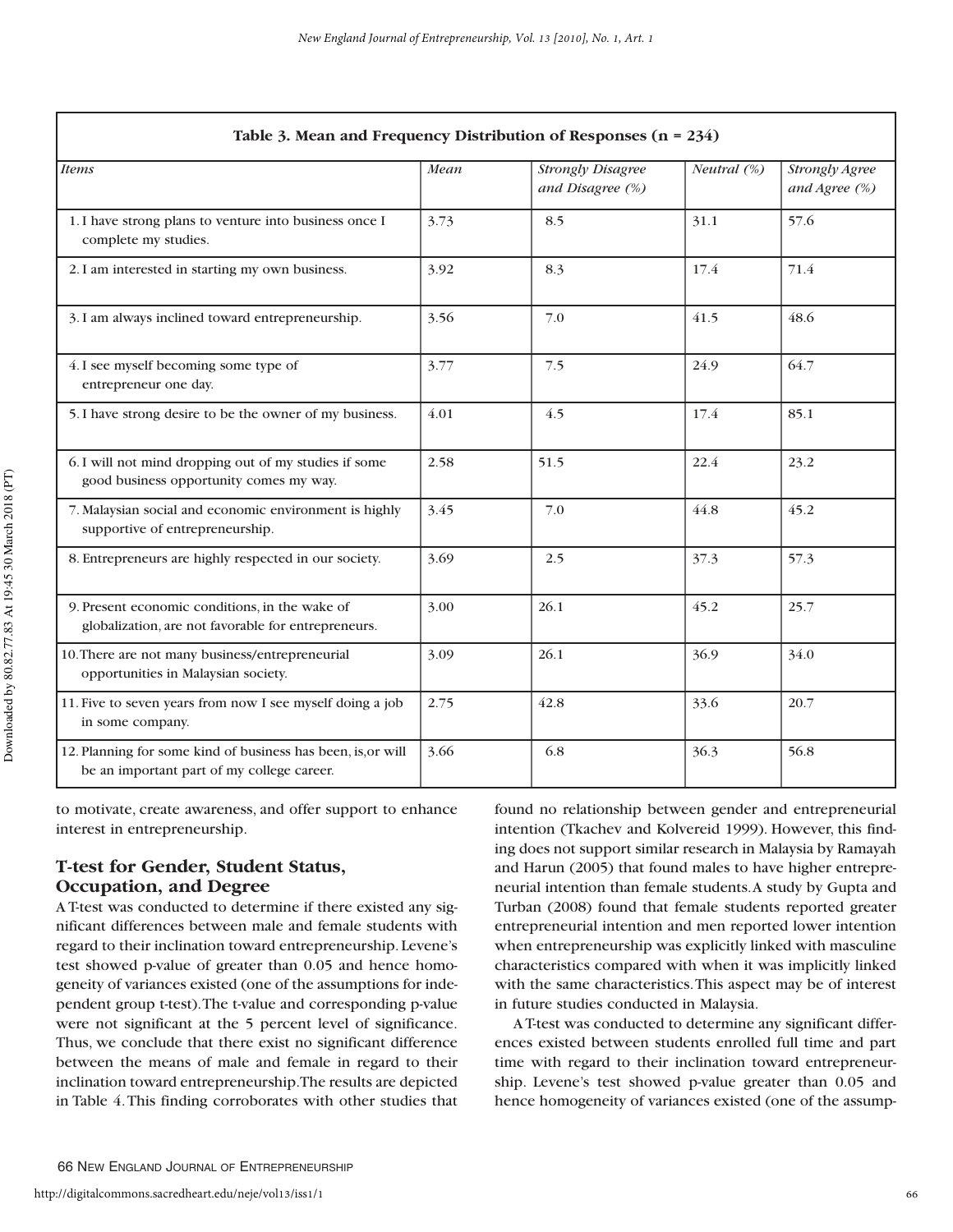| Table 4. T-test for Gender, Student Status,<br><b>Occupation, and Degrees</b> |                                                       |       |                                     |        |                     |  |
|-------------------------------------------------------------------------------|-------------------------------------------------------|-------|-------------------------------------|--------|---------------------|--|
|                                                                               | Levene's test for<br>Variable equality of<br>variance |       | <i>t-test for equality of means</i> |        |                     |  |
|                                                                               | $_{\rm F}$                                            | Sig.  | t.                                  | df     | Sig. $(2)$<br>tail) |  |
| Gender                                                                        | 3.766                                                 | 0.054 | 0.583                               | 232    | 0.560               |  |
| Student<br>status                                                             | 3.496                                                 | 0.063 | $-1.749$                            | 232    | $0.082*$            |  |
| Work<br>status                                                                | 8.107                                                 | 0.051 | $-0.339$                            | 129    | 0.735               |  |
| Degree<br>status                                                              | 6.054                                                 | 0.015 | $-0.669$                            | 36.680 | 0.508               |  |

\*Significant at 10% Sig. level

tions for independent group t-test). The t-value and corresponding p-value were found to be significant at the 10 percent level of significance.Thus, we conclude that there exists significant difference between students enrolled full time versus part time with regard to their inclination toward entrepreneurship.Mean value of the students enrolled in fulltime courses (3.74) was lower than the mean value of the students enrolled in part-time courses (3.93).The reason for this was that many part-time students were already involved in some entrepreneurial activities. Those who were doing some jobs perhaps enrolled for higher education because of dissatisfaction with their jobs. The results are depicted in Table 4.

A T-test was also conducted to determine if there existed any significant differences between those students working full time and working part time with regard to their inclination toward entrepreneurship. Levene's test showed p-value greater than 0.05 and hence homogeneity of variances existed (one of the assumptions for independent group t-test).The t-value and corresponding p-value were found to be not significant at the 5 percent level.Thus, we conclude that there exists no significant difference between those working part time versus working full time with regard to their inclination toward entrepreneurship. The mean score indicating entrepreneurial inclination for both the groups was found to be very high (around 4). It seems that both groups of respondents, those working full time and those working part time, had pursued higher education because of some kind of dissatisfaction with their jobs and wanted to become entrepreneurs to overcome their work problems. The results are depicted in Table 4.

A T-test was conducted to determine if there existed any significant differences between undergraduate and postgraduate students with regard to their perception toward entrepreneurship. Levene's test showed p-value of less than 0.05 and hence homogeneity of variances did not exist.The t-value and corresponding p-value were found to be not significant at the 5% level.Thus, we conclude that there exists no significant difference between undergraduate and postgraduate students with regard to their inclination toward entrepreneurship.The results are depicted in Table 4.

#### *Analysis of Variances (ANOVA)*

In the cases of race and programs enrolled, ANOVA tests were conducted to determine if there existed differences between their means and their inclination toward entrepreneurship. No significant difference was found between the various races and their inclination toward entrepreneurship. This research shows that ethnicity does not have any influence on entrepreneurial intention.The F-value and the corresponding p-value were found to be not significant (p>0.05). However, significant difference was found between students from the various programs and their inclination toward entrepreneurship. Further analysis is depicted below.The Fvalue and the corresponding p-value were found to be significant (p>0.05).The results are depicted in Table 5.

Due to the small sample size in some programs, it was decided that the programs be regrouped into faculties.This resulted in three faculties: Information Technology (IT), Business (BUS), and Humanities (HUM). ANOVA was again conducted to find out if there were significant differences in the entrepreneurial inclination among various faculties. Significant difference was found between the respondents from IT and Business faculties.Significant difference was also found between the respondents from the Business and Humanities faculties. However, no significant difference was found between the respondents from the IT and Humanities

| Table 5. ANOVA for Race and Programs Enrolled |                   |    |                |       |               |
|-----------------------------------------------|-------------------|----|----------------|-------|---------------|
| Variable<br>ANOVA for equality of means       |                   |    |                |       |               |
|                                               | Sum of<br>squares | df | Mean<br>Square | F     | Sig. (2 tail) |
| <b>Race</b>                                   | 74.848            | 3  | 24.949         | 0.844 | 0.471         |
| Program<br>enrolled                           | 586.500           | 9  | 65.167         | 2.322 | $0.016*$      |

\*Significant at 5% Sig. level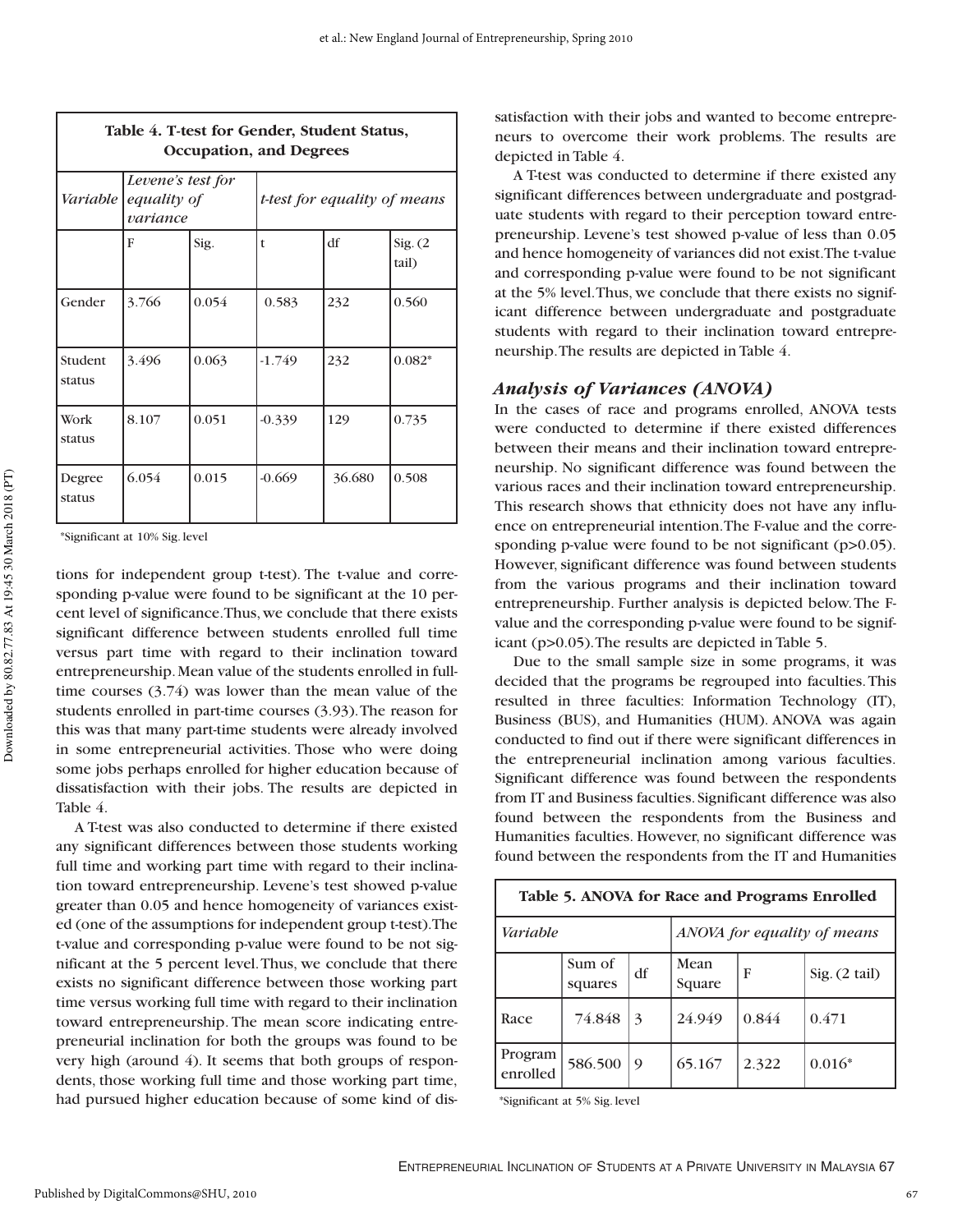faculties. This indicates that when Business students are included in the analysis, they tend to influence the level of significance between the means.This result shows that business students tend to have some influence on entrepreneurial intention. Furthermore, it is an interesting finding since other studies by Kamariah,Yaacob, and Wan Jamaliah (2004) found no significant difference among students across programs. Ramayah and Harun (2005) in their study found Science students to be more inclined than Arts students. On the contrary, when science and engineering students in the UK and France were exposed to entrepreneurship programs, their post-program mean values of subjective norm and intention toward self-employment were increased in relation to the pre-program ones (Vangelis, Stefania, and Andreas 2007).Table 6 depicts the ANOVA results conducted between the various faculties.

| Table 6. ANOVA for Faculty |                          |                                         |                          |                       |  |
|----------------------------|--------------------------|-----------------------------------------|--------------------------|-----------------------|--|
| Variable                   |                          | Mean<br>Difference of<br><b>Squares</b> | <b>Standard</b><br>Error | Significance<br>Level |  |
| <b>IT</b>                  | <b>BUS</b><br><b>HUM</b> | $-2.83770$<br>$-0.91707$                | 1.08774<br>1.13889       | $0.026*$<br>0.700     |  |
| <b>BUS</b>                 | <b>TT</b><br><b>HUM</b>  | 2.8377<br>1.92063                       | 1.08774<br>0.76220       | $0.026*$<br>$0.033*$  |  |
| HUM IT                     | <b>BUS</b>               | 0.91707<br>0.192063                     | 1.13889<br>0.76220       | 0.7<br>$0.033*$       |  |

\*Significant at 10% Sig. level

#### **Chi-square Test of Association**

Chi-square test was conducted to examine if there was any association between some of the demographic and personal characteristics with entrepreneurial inclination. No association was found between students' age and entrepreneurial inclination.An examination of the respondent profile reveals that majority are young and less than 30 years old (88%). Therefore, these young students may not be interested to go into business since they do not have enough experience.This corroborates with a past finding that argued that for the first 20 years, experience may not influence people to become entrepreneurs (Evans and Leighton 1989). However, studies in Western countries found that more young people between the ages of 24–44 tend to venture into business (Reynolds, Hay, and Camp 1999).

In addition, no association was found between students' gender and entrepreneurial inclination. However, significant association was found (10% significance level) between family involvement in business and entrepreneurial inclination. This supports findings from other developed nations that found family involvement in business to have association with entrepreneurial intention (Koh 2005; Kolvereid 1996; Veciana,Aponte,and Urbano 2006;Wang and Wong 2004).No association was also found between students who took entrepreneurship courses and entrepreneurial inclination. This result is surprising since it is against the findings of other studies that found positive association between entrepreneurship education and entrepreneurial intention (Peterman and Kennedy 2003; Guerrero, Rialp, and Urbano 2008; Kamariah, Yaacob, and Wan Jamaliah 2004; Ramayah and Harun 2005).The results are depicted in Table 7.

| Table 7. Chi-square Test for Age, Gender, Family<br><b>Involvement in Business and Involvement in</b><br><b>Entrepreneurship Courses</b> |                      |    |                      |  |  |
|------------------------------------------------------------------------------------------------------------------------------------------|----------------------|----|----------------------|--|--|
| Variable                                                                                                                                 | Pearson<br>$Chi$ -Sq | df | Sig. Level (2-sided) |  |  |
| Age                                                                                                                                      | 67.322               | 78 | 0.8                  |  |  |
| Gender                                                                                                                                   | 20.232               | 26 | 0.78                 |  |  |
| Family involvement<br>in business                                                                                                        | 36.427               | 26 | $0.084*$             |  |  |
| Taken entrepre-<br>neurship course                                                                                                       | 33.210               | 26 | 0.156                |  |  |

\*Significant at 10% Sig. level

#### **Conclusion**

Inclination has proven to be the best predictor of planned behavior, particularly when that behavior is rare and difficult to observe. New businesses emerge over time and involve considerable planning.Thus, entrepreneurship is exactly the type of planned behavior (Bird 1988; Katz and Gartner 1988) for which inclination models are ideally suited. Most human activities including starting a new business venture are planned in nature, and not just a response to stimuli, thus reflecting some degree of cognitive processing. A society, thus,benefits if it can predict future direction primarily based on the inclination of its young generation. Hence, if we find that the inclination of young minds is not in the right direction, it may warrant a suitable and timely action by the authorities concerned. When entrepreneurship becomes a national agenda for a country, like Malaysia in 1995, it is all the more necessary to study the entrepreneurial inclination of students, the future generation of the country.

The purpose of this research was to examine the extent to which the young generation, specifically UNITAR students in this case, is inclined toward entrepreneurship. The study found that there was strong entrepreneurial inclination among the students surveyed.They had strong desire to own a business (85%) and were interested in starting their own businesses (71%). Further research may be necessary to identify ways and means to convert the desire and interest into actual business activity. Lack of exposure, experience, and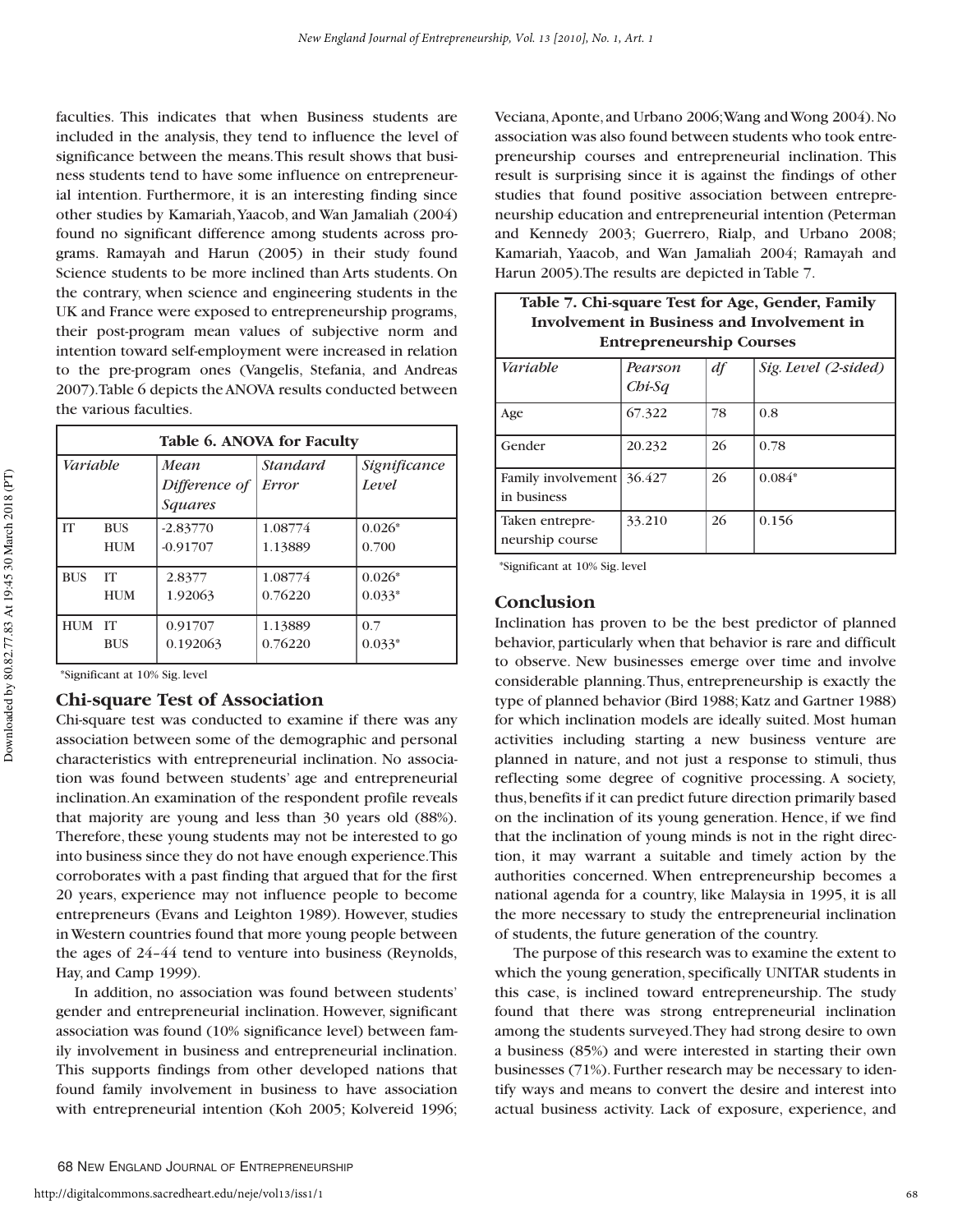information on entrepreneurial opportunities and entrepreneurial programs could be factors deterring students from embarking on new venture creation soon after they graduate.

The students in this study were focused on completing their studies. We identified that the respondents, in general, were not willing to drop their studies even when there were some good business opportunities coming their way, which meant that education was deemed to be very important. From this finding, it could be inferred that the next generation of entrepreneurs would come from the educated professionals.

In examining the relationship between students' demographic characteristics and their entrepreneurial inclination, we found no significant difference for gender, work status, and degree status.These findings supported previous studies done on demographic characteristics and entrepreneurial inclination. However, there existed significant difference between students studying full time and part time. Part-time students had greater inclination toward entrepreneurship. The reason for this, we believe, was that many part-time students were already involved in some entrepreneurial activities.Those who were doing some jobs perhaps enrolled for higher education because of dissatisfaction with their jobs and had a greater desire to be entrepreneurs. Student status may have not been considered as a variable in previous studies. In UNITAR's case, however, student status is a salient feature given the nature of its delivery system. Future studies in similar contexts should consider student status as an important variable. The study also found a strong association between family background and entrepreneurial inclination, which therefore supported previous studies.

The study did not find any significant difference between undergraduates and post-graduate students and their inclination toward entrepreneurship. However, there existed significant difference between the type of program students enrolled in and entrepreneurial inclination. Further analysis demonstrated that there were significant differences between the faculties of Business and IT and between the faculties of Business and Humanities, but not for faculties of IT and Humanities.When Business students were included in the analysis,they tended to influence the level of significance between the means. This corroborates the study done by Vangelis, Stefania, and Andreas (2007) where science and engineering students in the UK and France were exposed to entrepreneurship programs and their post-program mean values of subjective norm and intention toward self-employment were increased in relation to the pre-program ones. Based on this, we argue that students from science, engineering, and IT discipline should be given some exposure to entrepreneurship courses.

As discussed earlier, inclination has a predictive validity. However, the inclination may get stronger or may weaken because of facilities or constraints, respectively, that may come in the way of converting an intention into reality. A robust support system should be in place to take advantage of the high entrepreneurial inclination. It is evident from the number of steps taken in the last decade that the Malaysian government is conscious of this phenomenon. Policies like the First Industrial Master Plan, Look East Policy, Malaysia Incorporated, New Economic Policy (1971–1990), New Development Policy, Vision 2020, and the most recent, Multimedia Super Corridor have spawned thousands of new businesses across the broad spectrum of the Malaysian economy.

#### *Limitations and Future Direction*

This exploratory study had its own limitations. The sample for this research was collected from one university in Malaysia. Respondents, in terms of gender, age, and race, were not evenly distributed. Even after the pilot test, some respondents asked for clarity on certain items.Future studies should be extended to a larger sample representing both public and private universities. A comparison could be made between public and private universities to determine if private universities who by their very nature are run by entrepreneurs are able to infuse the spirit of entrepreneurship among students.

#### **References**

- Alstete, J.W. 2002. On becoming an entrepreneur:An evolving typology.*International Journal of Entrepreneurial Behavior & Research* 8(4): 222–234.
- Ajzen, I. 1987.Attitudes, traits, and actions: Dispositional prediction of behavior in personality and social psychology. *Advances in Experimental Social Psychology* 20: 1–63.
- Ajzen, I. 1991.The theory of planned behavior. *Organizational Behavior and Human Decision Processes* 50: 179–211.
- Ariff, M., and A. B. Syarisa Yanti. 2002. Strengthening entrepreneurship in Malaysia. Malaysian Economic Outlook: 1st Quarter 2002 Update. *Proceedings of the 7th corporate economic briefing, 2002, Malaysian Institute of Economic Research (MIER),* Malaysia, 1–22.
- Audet, J. 2002. *A longitudinal study of the entrepreneurial intentions of university students.* Paper presented at the annual meeting of the Babson Kaufmann Entrepreneurship Research Conference, Boulder, CO.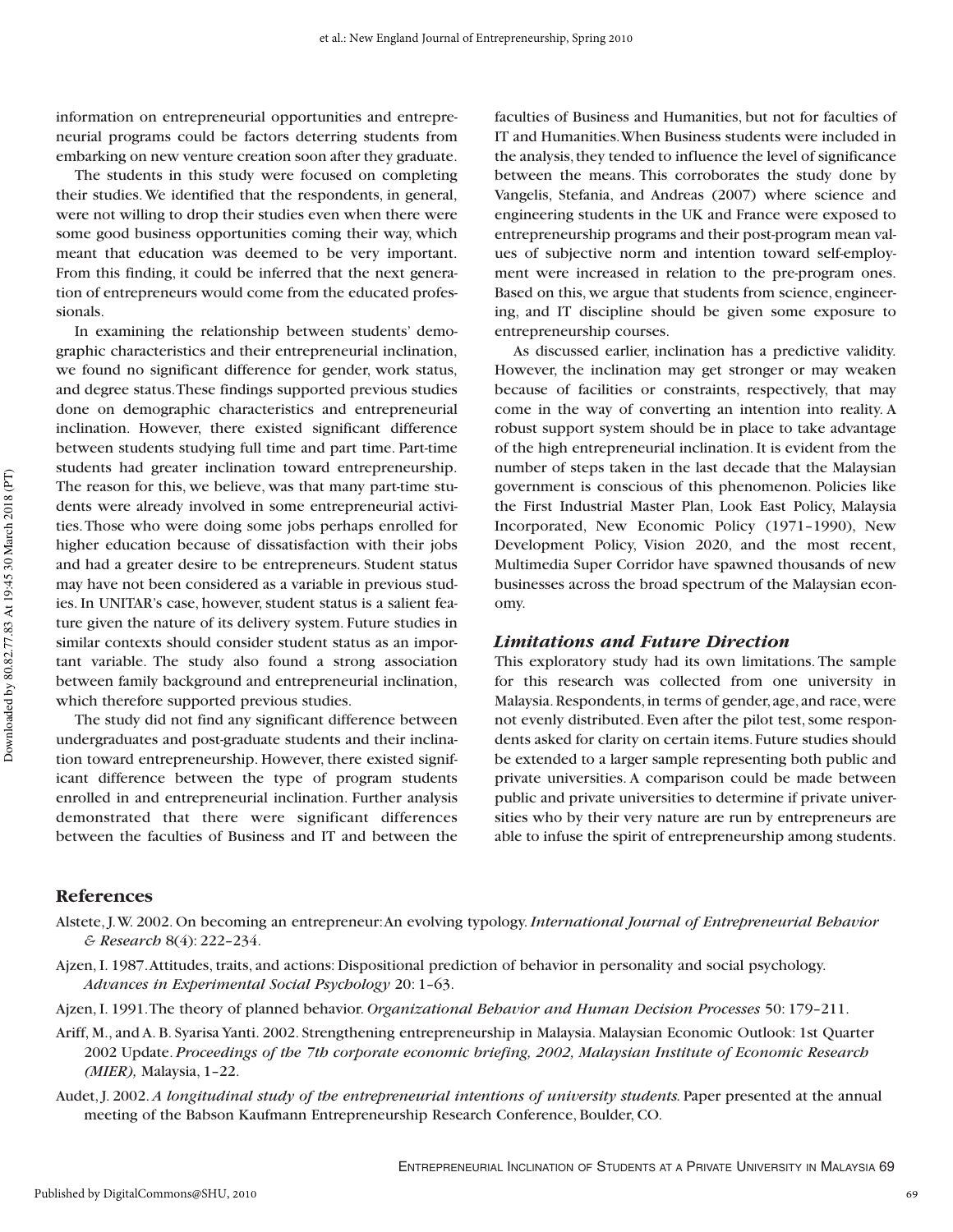- Bagozzi, R., H. Baumgartner, and Y.Yi. 1989.An investigation into the role of intentions as mediators of the attitude-behavior relationship.*Journal of Economic Psychology* 10: 35–62.
- Bates,T. 1990. Entrepreneur human capital inputs and small business longevity. *The Review of Economics and Statistics* 4: 551–559.
- Bird, B. 1980. Implementing entrepreneurial ideas:The case for intentions. *Academy of Management Review* 13:442–454.
- Bosma, N., K. Jones, E.Autio, and J. Levie. Global Entrepreneurship Monitor 2007. Retrieved January 10, 2008 available online at http://www.gemconsortium.org/download.asp?fid=644.
- Brockhaus, R. H. 1991. *Entrepreneurship education and research outside North America.* John F. Baugh Center for Entrepreneurship, Hankamer School of Business, Baylor University,Waco,TX.
- Cromie, S. 2000.Assessing entrepreneurial inclination: Some approaches and empirical evidence. *European Journal of Work and Organizational Psychology* 9(1): 7–30.
- Department of Statistics Malaysia. 2008. www.statistics.gov.my.
- Dyer,W. G. 1994.Toward a theory of entrepreneurial careers. *Entrepreneurship Theory and Practice* 19(2): 7–22.
- Evans, D., and L. Leighton. 1989. Some empirical aspects of entrepreneurship. *American Economic Review* 79: 519–535.
- Frank, H., C. Korunka, M. Leuger, and J. Mugler. 2005. Entrepreneurial orientation and education in Austrian secondary school: Status quo recommendation.*Journal of Small Business and Enterprise Development* 12(2): 259–273.
- Gnoth, J. 2006. Perceived motivations and barriers for entrepreneurship amongst NZ students. Proceedings, *Understanding the Regulatory Climate for Entrepreneurship and SMEs,* Rencontres de St-Gall 2006, September 18–21 2006,Wildhaus.
- Gorman, G., Hanlon, D., and King,W. 1997. Some research perspectives on entrepreneurship education, enterprise education and education for small business management:A ten-year literature review.*International Small Business Journal* 15(3): 56–77.
- Guerrero, M., J. Rialp, and D. Urbano. 2008 The impact of desirability and feasibility on entrepreneurial intentions:A structural equation model. *The International Entrepreneurship and Management Journal* 4(1): 35–50.
- Genescá, E., and J. M. Veciana. 1984. Actitudes hacia la Creacíon de Empresas. *Informacíon Comercial Espãnola* 611: 147–155.
- Gupta,V. K., and D. B.Turban. 2008.The effect of gender stereotype activation on entrepreneurial intentions. *Journal of Applied Psychology,* 93(5): 1053–1061.
- Gurol,Y., and N.Atsan. 2006. Entrepreneurial characteristics amongst university students: Some insights for entrepreneurship education and training in Turkey. *Education + Training* 48(1): 25–38.
- Hisrich, R. D., and M. P. Peters. 2002. *Entrepreneurship,* NJ: McGraw Hill.
- Jack, S. L., and A. R.Anderson. 1999. Entrepreneurship education within the enterprise culture.*International Journal of Entrepreneurial Behaviour & Research* 5(3): 110–25.
- Jumaat,A. M.,A. R. Ishak, and M. N. Salehuddin. 2001. Kajian Tentang Sikap Keusahawanan Di Kalangan Belia: Kajian Kes Di Institut Kemahiran Belia Negara Dusun Tua. *Proceedings of the 1st national conference on entrepreneurship and small business, School of Management and Entrepreneurial Development Institute, North Malaysia University.* Langkawi, Kedah.
- Kamariah, O.,A.Yaacob, and W. J.Wan Jamaliah. 2004.A study of entrepreneurial intention among young Malaysians:A case of Universiti Tenaga Nasional's (UNITEN) students. *Proceedings of the 3rd international conference on SMEs in a global economy, MARA Technology University, Malaysia, and University of Wollongong, Australia.* Holiday Villa Subang, Malaysia.
- Katz, J., and W. Gartner. 1988. Properties of emerging organizations. *Academy of Management Review* 13:429–441.
- Koh, H.C. 1995. Factors associated with entrepreneurial inclination:An empirical study of business undergraduates in Hong Kong. *Journal of Small Business Entrepreneurship* 12(2): 29–41.
- Kolvereid, L. 1996. Organizational employment versus self-employment: Reasons for career choice intentions. *Entrepreneurship Theory and Practice* 21(3): 23–31.
- Klapper, R. 2004. Government goals and entrepreneurship education—An investigation at Grande Ecole in France. *Education and Training* 46(3): 127–137.

70 NEW ENGLAND JOURNAL OF ENTREPRENEURSHIP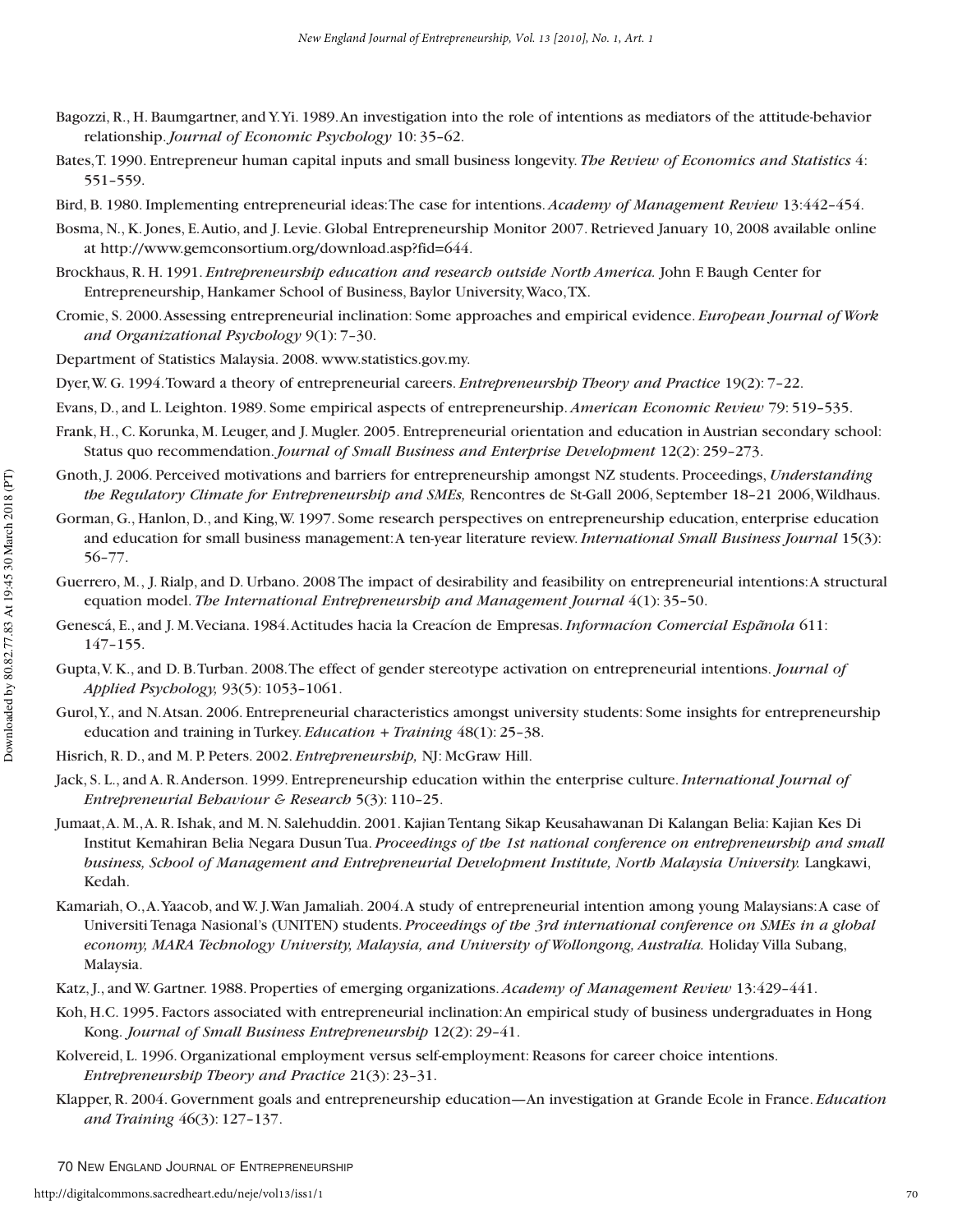- Krueger, N., and D. Brazeal. 1994. Entrepreneurial potential and potential entrepreneurs. *Entrepreneurship Theory and Practice* 18(1): 91–104.
- Krueger, N., M. Reilly, and A. Carsrud. 2000. Competing models of entrepreneurial Intentions. *Journal of Business Venturing* 15(5/6): 411–532.
- Lee, S. M., S. B. Lim, R. D. Pathak, D. Chang, and W. Li. 2006. Influences on students attitudes toward entrepreneurship:A multicountry study. *Entrepreneurship Management* 2: 351–366.
- Li,W. 2007. Ethnic entrepreneurship: Studying Chinese and Indian students in the United States. *Journal of Developmental Entrepreneurship* 12(4): 449–466.
- MacMillan, I., and J. Katz. 1992. Idiosyncratic milieus of entrepreneurship research:The need for comprehensive theories. *Journal of Business Venturing* 7:1–8.
- McClelland, D. C. 1987. Characteristics of successful entrepreneurs.*Journal of Creative Behaviour* 21(3): 219–33.
- Miller, R.A. 1984. Job matching and occupational choice.*Journal of Political Economy* 92: 1086–1120.
- Mueller, S. L., and A. S.Thomas. 2000. Culture and entrepreneurial potential:A nine country study of locus of control and innovativeness.*Journal of Business Venturing* 16: 51–75.
- Ngui, C.Y. K. 2005. Getting to the root of graduate unemployment. *Malaysian Business.* September 16.
- Nor Aishah, B. and M.Y.Yufiza. 2004. Motivating factors that influence Class F contractors to become entrepreneurs. *Proceedings of the 3rd international conference on SMEs in a global economy, MARA Technology University, Malaysia, and University of Wollongong, Australia.* Holiday Villa Subang, Malaysia.
- Nor, M., G. Ezlika, and C. C. Ong. 2004. Demographics and personal characteristics of urban Malaysian entrepreneurs:An ethnic comparison. *Proceedings of the 3rd international conference on SMEs in a global economy, MARA Technology University, Malaysia, and University of Wollongong, Australia.* Holiday Villa Subang, Malaysia.
- Noor, M., and J.Ali. 2004.A study of entrepreneurship inclinations among board members of the fishermen's associations. *Proceedings of the 1st international Borneo business conference, 2004, University Sarawak Malaysia.*Kota Kinabalu, Sabah.
- North, D. C. 1990. *Institutions, institutional change, and economic performance*, New York: Cambridge University Press.
- Peterman, N. E., and J. Kennedy. 2003. Enterprise education: Influencing students' perceptions of entrepreneurship. *Entrepreneurship Theory and Practice* 28(2): 129–144.
- Ramayah,T., and Z. Harun. 2005. Entrepreneurial intention among the students of USM.*International Journal of Management and Entrepreneurship* 1(1): 8–20.
- Reynolds, P. D., M. Hay, and S. M. Camp. 1999. *Global Entrepreneurship Monitor: 1999 Executive Report.* Babson College, Kauffman Center for Entrepreneurial Leadership, London Business School.
- Sekaran, U. 2000. *Research Methods for Business:A Skill-Building Approach,* New York: John Wiley & Sons Inc., 308–313.
- Shapero A. 1982. Social Dimensions of Entrepreneurship. In C. Kent, D. Sexton and K.Vesper, eds., *The Encyclopedia of Entrepreneurship.* Englewood Cliffs: Prentice-Hall, 72–90.
- Schiller, B. R., and P. E. Crewson. 1997. Entrepreneurial origins:A longitudinal inquiry. *Economic Inquiry* 35: 523–531.
- Timmons, J.A. 1989. *The entrepreneurial mind.* Andover, MA: Brick House Publishing Co. University Press.
- Tkachev,A., and L. Kolvereid. 1999. Self-employment intentions among Russian students. *Entrepreneurship and Regional Development* 11(3): 269–280.
- Vangelis, S., Z. Stefania, and Al-Laham Andreas. 2007. Do entrepreneurship programmes raise entrepreneurial intention of science and engineering students? The effect of learning, inspiration and resources.*Journal of Business Venturing* 22: 566–591.
- Veciana, J. M., M.Aponte, and D. Urbano. 2005. University students' attitudes toward entrepreneurship:A two countries comparison.*International Entrepreneurship and Management Journal* 1: 165–182.
- Wang, C. K., and P. K.Wong. 2004. Entrepreneurial interest of university students in Singapore. *Technovation* 24: 161–172.
- Yusop, M. 2002. Keperluan Pengayaan Ilmu dalam Menjayakan Perniagaan Di Kalangan Usahawan Kecil Bumiputera ke Arah Melahirkan Usahawan Industri Kecil Sederhana yang Berjaya. *Proceedings of the national IKS finance conference,* Langkawi.